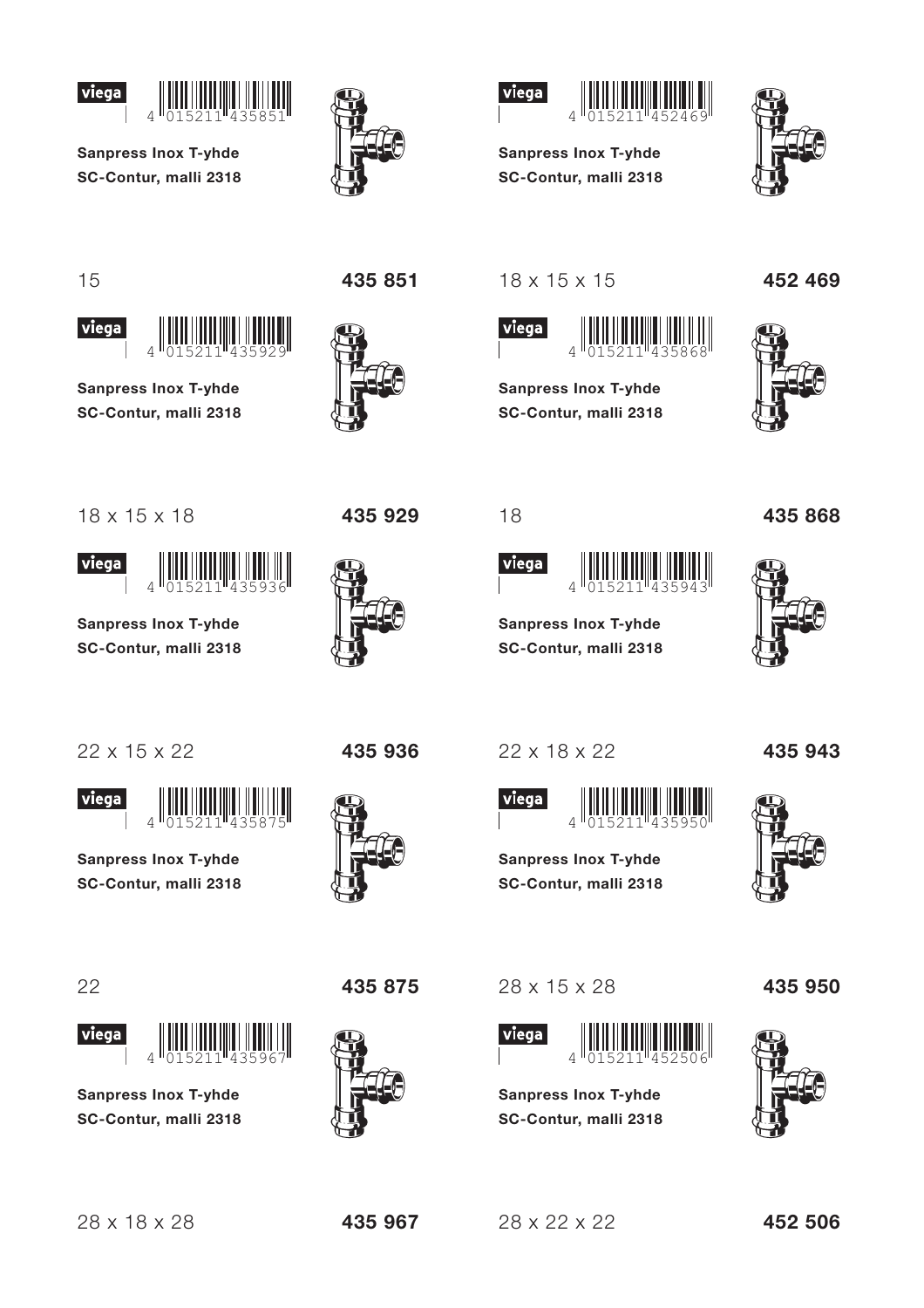



**Sanpress Inox T-yhde** SC-Contur, malli 2318



435 974



**Sanpress Inox T-yhde** 

SC-Contur, malli 2318

 $\overline{A}$ 

**Sanpress Inox T-yhde** 

SC-Contur, malli 2318

**Sanpress Inox T-yhde** 

SC-Contur, malli 2318

35 x 28 x 35

 $\overline{\Lambda}$ 

**Sanpress Inox T-yhde** 

SC-Contur, malli 2318

viega

35 x 18 x 35

viega

435998

28

viega



viega



**Sanpress Inox T-yhde** SC-Contur, malli 2318



435 981





**Sanpress Inox T-yhde** SC-Contur, malli 2318

35 x 22 x 35

viega



**Sanpress Inox T-yhde** SC-Contur, malli 2318





**Sanpress Inox T-yhde** SC-Contur. malli 2318



436 001



42 x 18 x 42



**Sanpress Inox T-yhde** SC-Contur, malli 2318





435 998



436 018



436 025



436 032

 $42 \times 28 \times 42$